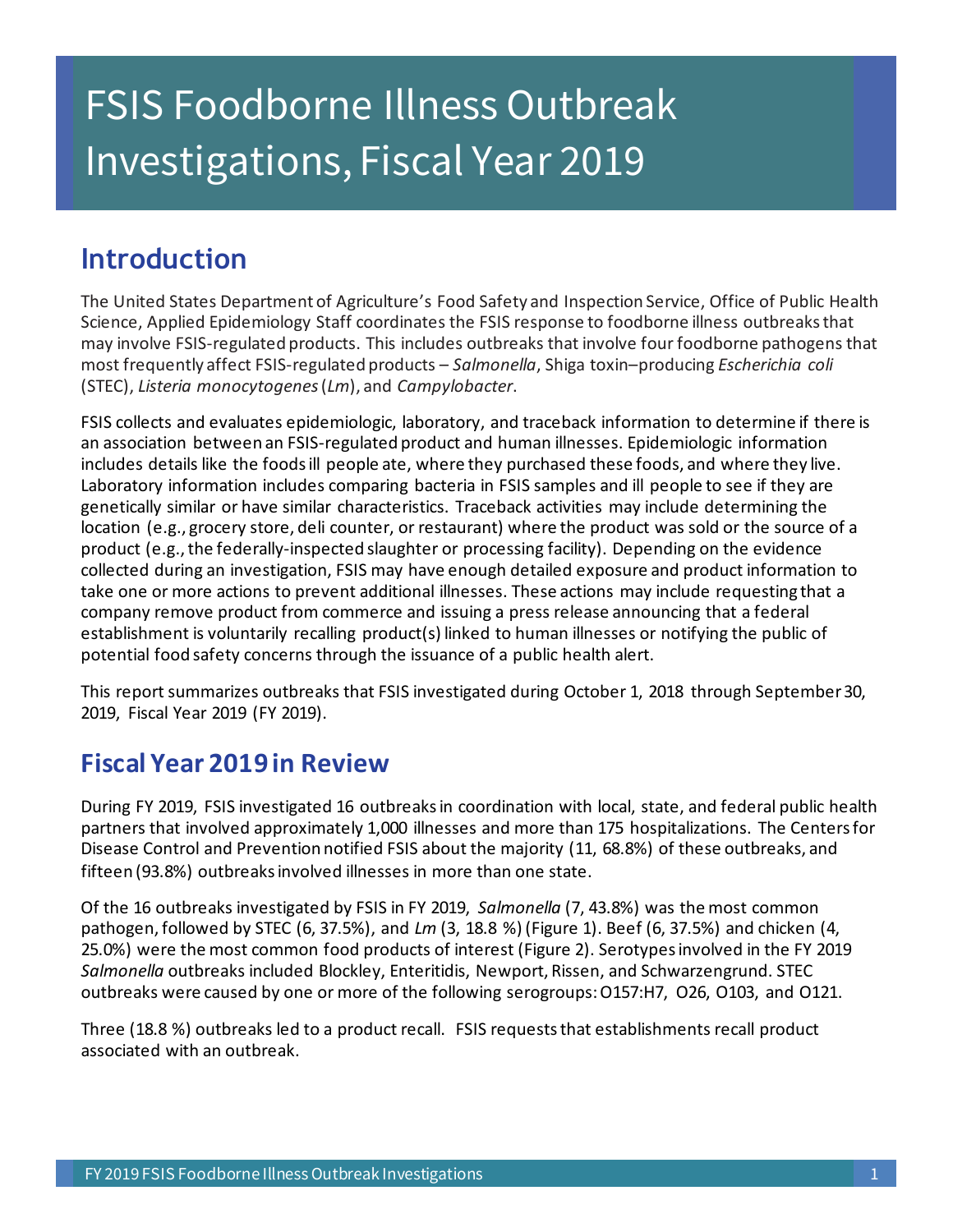Table 1 depicts characteristics about these outbreaks, including information on the serotype/serogroup, outbreak information resulted in a recall of FSIS-regulated products from commerce to prevent additional product of interest, if FSIS samples were determined to be related to human illnesses, and if the available illnesses.



\* Product investigated included multiple ingredients

| Pathogen    | Serotype/Serogroup | Product <sup>A</sup>                  | FSIS isolates <sup>C</sup> | Non FSIS<br><b>Isolates</b> <sup>D</sup> | <b>Recall<sup>E</sup></b> |
|-------------|--------------------|---------------------------------------|----------------------------|------------------------------------------|---------------------------|
| <b>STEC</b> | O157:H7            | <b>Beef</b>                           | Yes                        | No                                       | No                        |
|             | O157:H7            | <b>Beef</b>                           | Yes                        | No                                       | No <sup>F</sup>           |
|             | O157:H7            | Multi-ingredient <sup>B</sup>         | No                         | No                                       | No                        |
|             | 0103               | <b>Beef</b>                           | No                         | Yes                                      | Yes                       |
|             | 0121 and 0103      | Non-FSIS Regulated<br>Product (Bison) | No                         | No                                       | No                        |
|             | 026                | Non-FSIS Regulated<br>Product (Flour) | Yes                        | Yes                                      | No                        |
| Lm          |                    | Chicken                               | Yes                        | No                                       | No <sup>G</sup>           |
|             |                    | Multi-ingredient <sup>B</sup>         | Yes                        | Yes                                      | No                        |
|             |                    | Pork                                  | Yes                        | No                                       | Yes                       |
| Salmonella  | Rissen             | <b>Beef</b>                           | No                         | No                                       | No                        |
|             | Newport            | <b>Beef</b>                           | Yes                        | Yes                                      | No                        |
|             | Newport            | <b>Beef</b>                           | Yes                        | No                                       | No                        |
|             | Blockley           | Chicken                               | Yes                        | Yes                                      | No                        |
|             | Enteritidis        | Chicken                               | Yes                        | Yes                                      | No                        |
|             | Enteritidis        | Chicken                               | Yes                        | Yes                                      | No                        |
|             | Schwarzengrund     | Turkey                                | Yes                        | Yes                                      | Yes                       |

#### **Table 1. FY 2019 Outbreak Characteristics**

A) Product investigated by FSIS as possible, likely, or confirmed cause of illnesses during outbreak investigation

B) Product(s) investigated included multiple ingredients